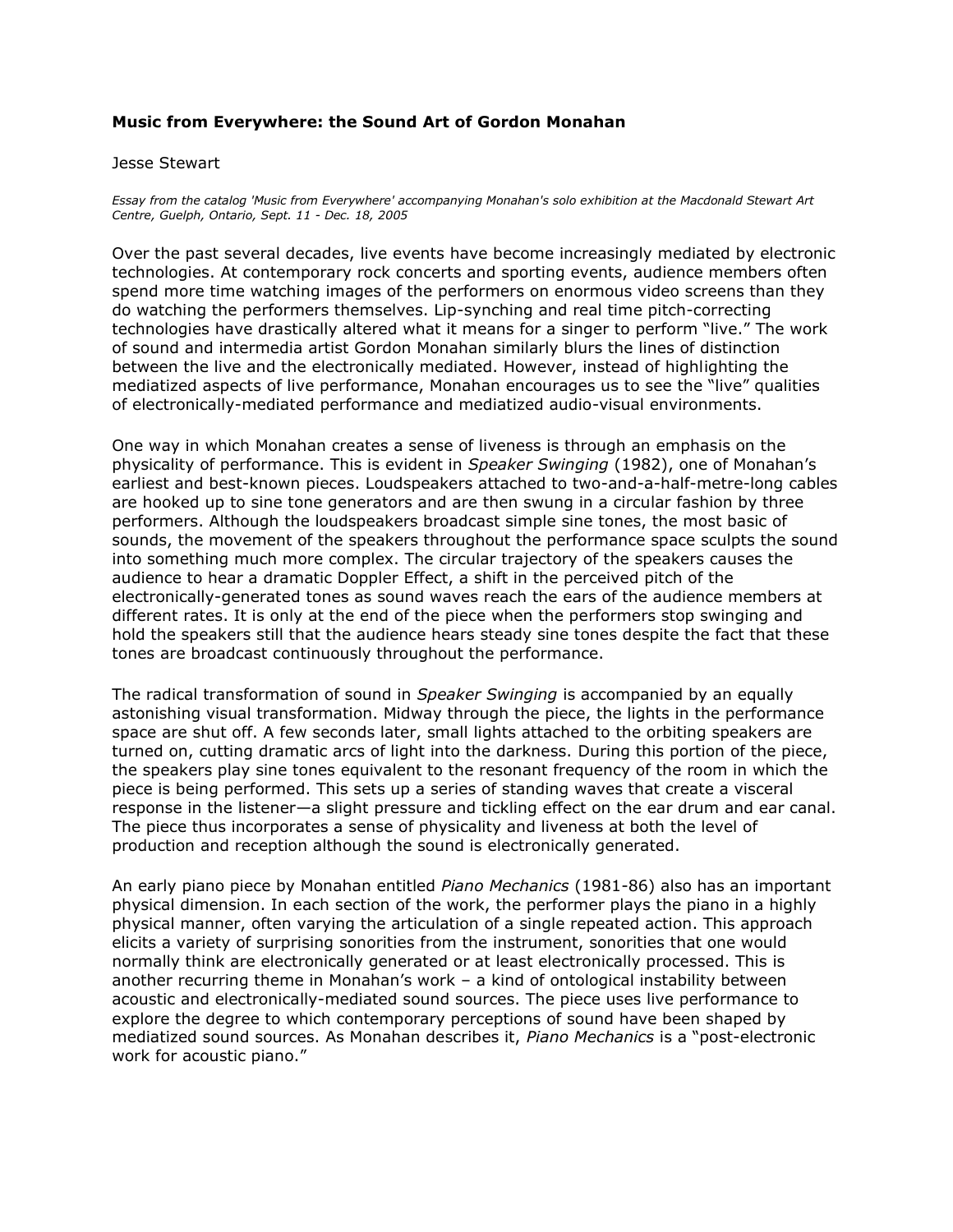Another work that blurs the distinction between live and electronic sound is *Long Aeolian Piano*, a piece that Monahan first developed in conjunction with celebrated Canadian photographer Thaddeus Holownia in 1984. In this outdoor installation, thirty-metre-long piano wires are stretched horizontally across the landscape and through an upright piano. The wires are automatically excited by the wind, producing "aeolian" tones that are amplified by the piano's soundboard. As with *Piano Mechanics*, many people think that the sounds produced in *Long Aeolian Piano* are electronic although the piece is, in fact, entirely acoustic. Part of the illusion relates to the surprising volume levels that the piece is capable of reaching: on a windy day, the *Long Aeolian Piano* can be heard up to 700 metres away! The sound of the installation also changes continuously; a slight shift in the wind's direction or intensity results in changes in the harmonic content of the sound, a phenomena that leads many onlookers to assume (in the absence of a human performer) that the sounds they are hearing must be electronically produced. In this way, *Long Aeolian Piano* challenges the audience's assumptions about what constitutes "live" sound and "live" performance. Monahan's experiments with "aquaeolian" tones similarly challenge dominant assumptions regarding sound production. In *The Aquaeolian Whirlpool* (1990) and *Aquaeolian Music Room* (1991), a series of ethereal, electronic-sounding drones are produced by the movement of water over long piano wires. Once again, Monahan reminds us that music can be found virtually everywhere, even in the most unlikely of places.

 Monahan further explores the blurring of acoustic and electronic boundaries in *Music From Nowhere* (1989). In this work, loudspeaker components are removed from multiple speaker cabinets and are replaced with a variety of acoustic sound-generating devices including vibrating metal plates, dripping water systems, and mechanicallyactivated bells. When confronted with a room full of speaker cabinets, most visitors assume that the sounds they hear have been previously recorded; yet there are no actual loudspeakers in the room. Sounds are created instead in real time through acoustic means. Rather than a conduit for electronically-mediated sound, the speaker becomes an autonomous sound-generating device. The back of each cabinet is fitted with a Plexiglas window that enables curious viewers to discover that the sound they believed to be previously recorded and electronically mediated is actually being performed "live," although the performers in this case are a series of machines.

*Music From Nowhere* both celebrates and critiques commodified forms of mass culture. By replacing loudspeakers with a series of mechanized sounding devices, the work points to the constructedness of musical recordings and to the industry that surrounds their production. At the same time, I cannot help but sense that Monahan takes pleasure in presenting this assortment of speaker cabinets which date from the 1940s through the 1970s. Many of the speaker cabinets have a kitschy retro quality that is very much in keeping with other aspects of Monahan's creative practice. Consider, for example, Monahan's now defunct faux pop-band, Fuzzy Love, a group that earned a sizeable cult following in Berlin by performing lounge cover versions of material ranging from the Beach Boys to Nirvana. Consider also the *Schmalzwald*, a conceptual art project co-created by Monahan and Laura Kikauka that became a popular Berlin club from 1996 to 2000. A pun on the German *Schwarzwald* (the Black Forest), the *Schmalzwald*, as its name implies, was dedicated to the presentation and development of extreme examples of kitsch culture or *schmalz*. Included in the *Schmalzwald's* "retrogressive" decor was a theremin that bar patrons could interact with at will. The theremin (always highly amplified), like the *Schmalzwald's* atmosphere in general, offered patrons a chance to experience not entertainment, but "irritainment" in Monahan's terms.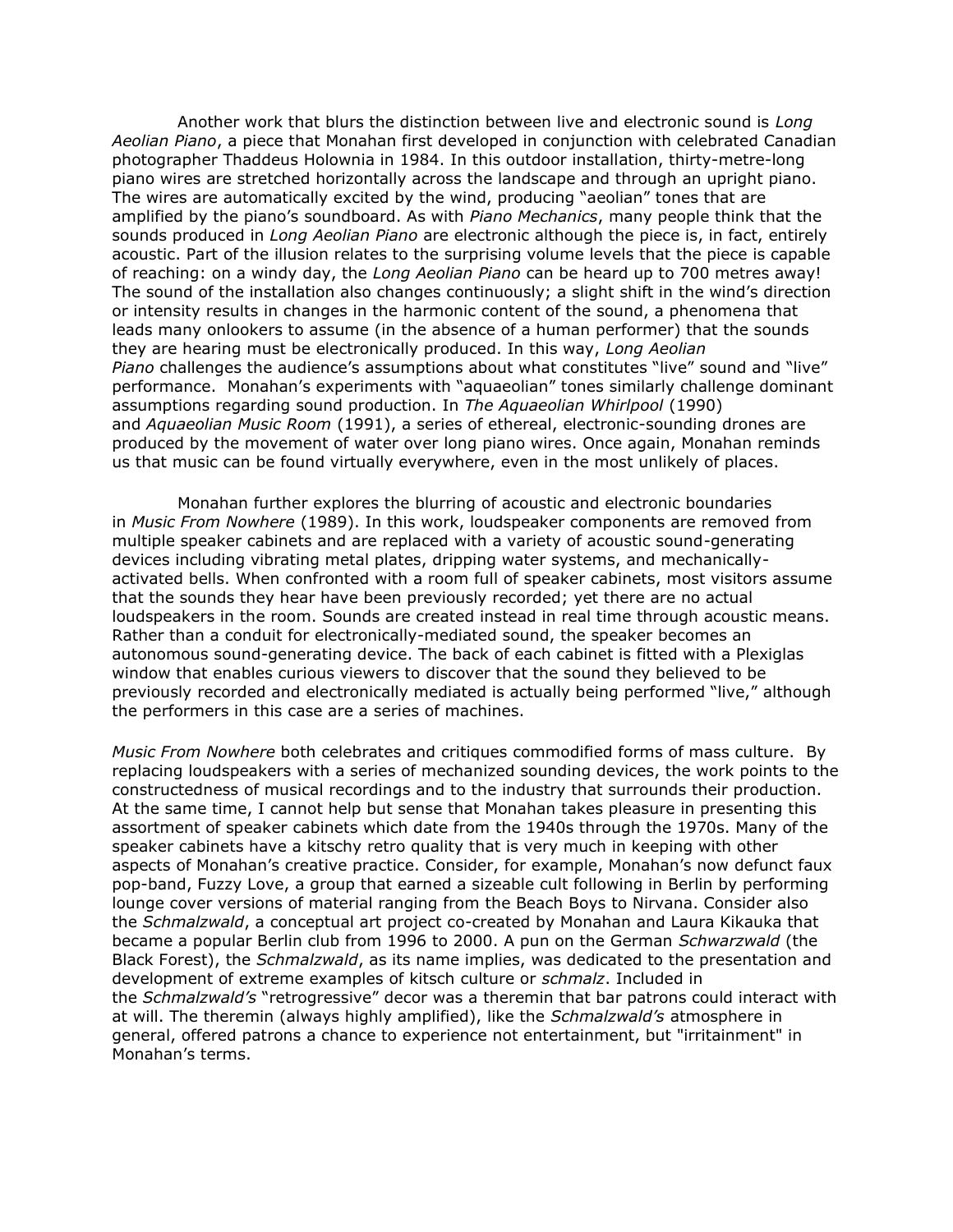Kitsch elements also figure prominently in *New and Used Furniture Music* (2003), a multi-media performance piece by Monahan. In this work, a theremin is used to control computer patches that activate a variety of mechanical instruments including large metal thunder sheets, long amplified piano wires, and amplified water droplets. One of the amazing things about the theremin, of course, is that it is performed without physical contact between the performer and instrument as if by magic; the sound is controlled by the performer's movements, through body capacitance picked up by changing proximity to the instrument's antennae. The theremin thus adds a performative dimension to *New and Used Furniture Music*, emphasizing once again the role of physical gesture in electronicallymediated performance. The theremin is also played on its own a few times during the piece (without controlling other elements of the installation) thereby yielding the instrument's characteristic electronic saw-tooth waveform. The theremin solos add another sonority to the dense audio mix, a mix that includes acoustic sounds (such as the vibrating metal sheets), amplified sounds (the long piano wires and water droplets), and electronic sounds (the theremin).

A similar layering process is at work in the piece visually as well. Throughout the performance, two stagehands use video cameras to capture details of the mechanized aspects of the performance/installation. These details are projected onto a screen behind the performance space giving the audience clues about the origins of certain sounds, a way into the work akin to the Plexiglas windows in *Music From Nowhere*. However, these images are complicated in *New and Used Furniture Music* through the use of a video mixer that continuously blends images from the two cameras, creating an abstract video ballet of details drawn from the performance. Once again, many audience members assume that portions of the video component are pre-produced; however, all of the images are captured "live" in real time during the performance. One of the results of all this sonic and visual layering is that audience members must play an active role in constructing the form of the piece as they navigate their way through multiple sources of audio-visual information.

 The dripping water system in *New and Used Furniture Music* is the focus of Monahan's remarkable installation *When It Rains* (2000). In this piece, a complex titration system of plastic tubing and valves is suspended several metres above the gallery floor. The water valves are controlled by a series of MIDI triggers that cause the valves to open just long enough for droplets of water to form. The water droplets then fall onto a series of amplified household objects suspended below: plastic plates, pieces of stainless steel, vinyl records, etc. In the current incarnation of the work, motion sensors trigger the playback of numerous pre-programmed musical compositions written specifically for the installation.

One of the extraordinary things about *When It Rains* (in addition to the visual beauty of falling droplets of water) is the installation's degree of musical precision. The water droplets produce a series of intricate rhythmic compositions that sound at times like a distorted gamelan ensemble and at others like urban techno music without the driving bass. As in Monahan's aeolian and aquaeolian pieces, natural forces (in this case water and gravity) are used to create sounds which draw on the listener's aural memory of electronic sound. The audience is once again confronted with the question of what is real and what is synthesized; the sound of each amplified object imitates electronic sound sources normally associated with synthesizers or digital sampling technology. However, in *When It Rains*, electronic wiring and digital circuitry is replaced by a gap of one to two metres, the distance that the water droplets fall before striking the suspended objects below. This gap is not unlike the space opened up by Monahan's work in general: a space between the natural and the technological, between the sonic and the visual, between the live and the mediatized.